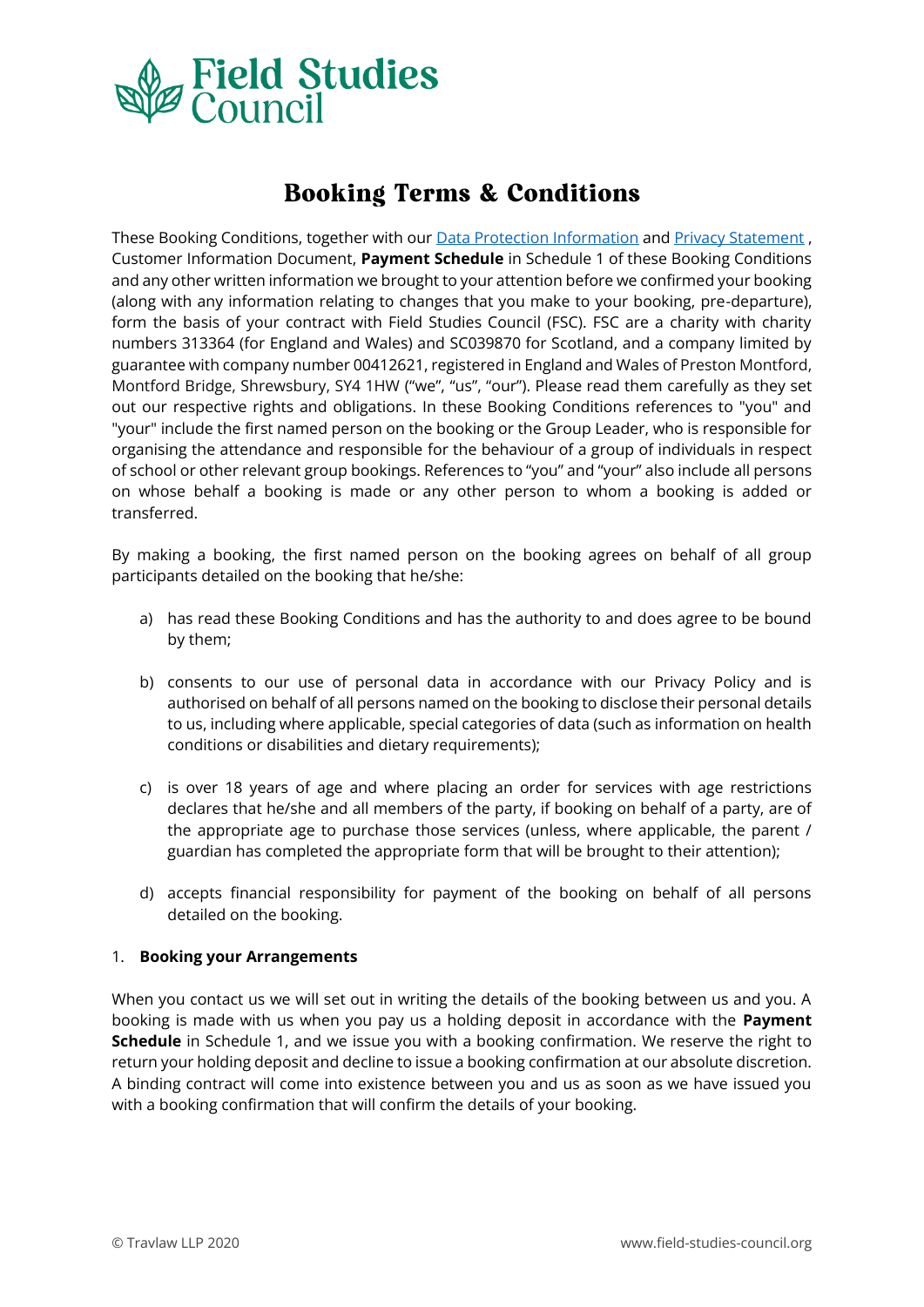

## 2. **Booking Price and Payment Schedule**

As noted above, we will require a holding deposit (or the full value of the booking if booking within 56 (fifty-six) days) in order to accept and confirm your booking, all bookings will be provisional until receipt of the holding deposit. All payments must be made in accordance with the **Payment Schedule** as applicable to your booking, which are set out in Schedule 1 of these Booking Conditions.

Any prices specified in the **Payment Schedule** will not be binding until your booking has been confirmed by us and may be withdrawn or changed at any time prior to confirmation of your booking and in any event shall lapse after 28 days if we have not received your holding deposit.

## 3. **Security Deposit**

If your booking includes the exclusive use of a Field Studies Council Centre and/or substitute centre (which will be detailed in the Booking Agreement), we require a refundable Security Deposit that is payable by you as a deposit towards any damage that may be caused to the Centre (or its facilities) due to the conduct of you, any member of your party or any other person authorised to enter the property by you / a member of your party.

You acknowledge and agree that you are required to provide the Security Deposit in line with your booking payment schedule. The amount will be notified to you before your booking and will be held securely for the duration of your booking and for up to 28 (twenty-eight) days after your departure date.

## **Deductions for damage**

In the event that no loss, damage or unreasonable cleanliness has deemed to have taken place, we aim to refund your Security Deposit within 28 days after your departure from the accommodation.

If you or any member of your party cause damage to the property or anything within the property, we reserve the right to make a deduction from the Security Deposit equal to the costs that we incur plus an administration fee of £30. You are required to notify us of any damage already present upon arrival within 24 (twenty-four) hours and we recommend taking photographs of any existing damage.

When assessing damages, we will consider and disclaim possible maintenance, cumulative wear and tear and any other pre-existing factors that may have contributed to the damage. We will always be reasonable in determining whether to make a deduction to the Security Deposit and we will not make a deduction prior to giving you reasonable time to respond, in the event of a dispute we will retain your card details until a resolution is reached.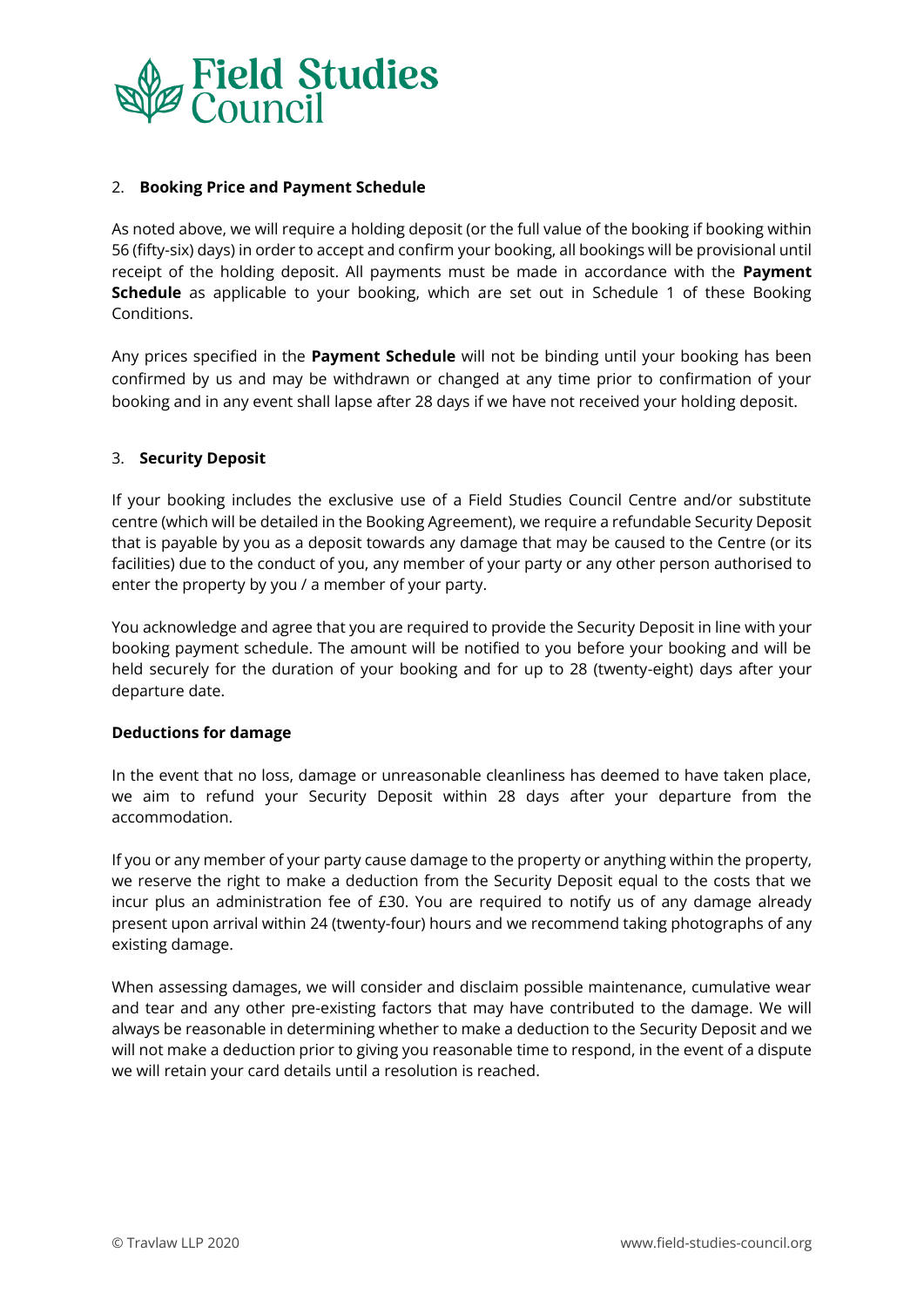

If we determine it necessary to make a deduction to the Security Deposit, we will deduct the amount required to replace or rectify the damage (on a like-for-like basis). We will not deduct from your Security Deposit for an amount which exceeds the Security Deposit.

**Please note: The Security Deposit does not limit your financial liability against loss of rental income suffered by us or the accommodation owner. Your liability for losses applies even if the value of the loss exceeds the Security Deposit (in which case you will be required to pay the full amount in excess of the Security Deposit).** 

## 4. **Accuracy of Advertising Material**

We endeavour to ensure that all the information and prices both on our website and in any advertising material that we publish are accurate, however occasionally changes and errors occur and we reserve the right to correct prices and other details in such circumstances. You must check the current price and all other details relating to the arrangements that you wish to book before you make your booking.

We do our utmost to provide photographs to give you a depiction of the accommodation and services offered. The purpose of these are to show you the level of the accommodation and services and the degree of comfort. Any photographs or diagrams must not be considered to be making any representation for anything other than this purpose.

## 5. **Insurance**

We consider that it is very important for you to obtain adequate travel insurance and so obtaining adequate travel insurance is a condition of your contract with us. You must be satisfied that your insurance fully covers all your personal requirements including pre-existing medical conditions, cancellation charges, medical expenses and repatriation in the event of accident or illness. If you choose to travel without adequate insurance cover, we will not be liable for any losses howsoever arising, in respect of which insurance cover would otherwise have been available.

## 6. **Special Requests**

Any special requests must be advised to us at the time of booking e.g., diet, room location, special facilities, learning needs etc. You should then confirm your requests in writing. Whilst every effort will be made by us to try and arrange your reasonable special requests, we cannot guarantee that they will be fulfilled. The fact that a special request has been noted on your confirmation invoice or any other documentation or that it has been passed on to the supplier is not confirmation that the request will be met. We can cater for most special diets as specified by culture, religion and medical concerns including allergies and intolerances providing we have adequate notice. Failure to meet any special request will not be a breach of contract on our part unless the request has been specifically confirmed by us. We do not accept bookings that are conditional upon any special request being met.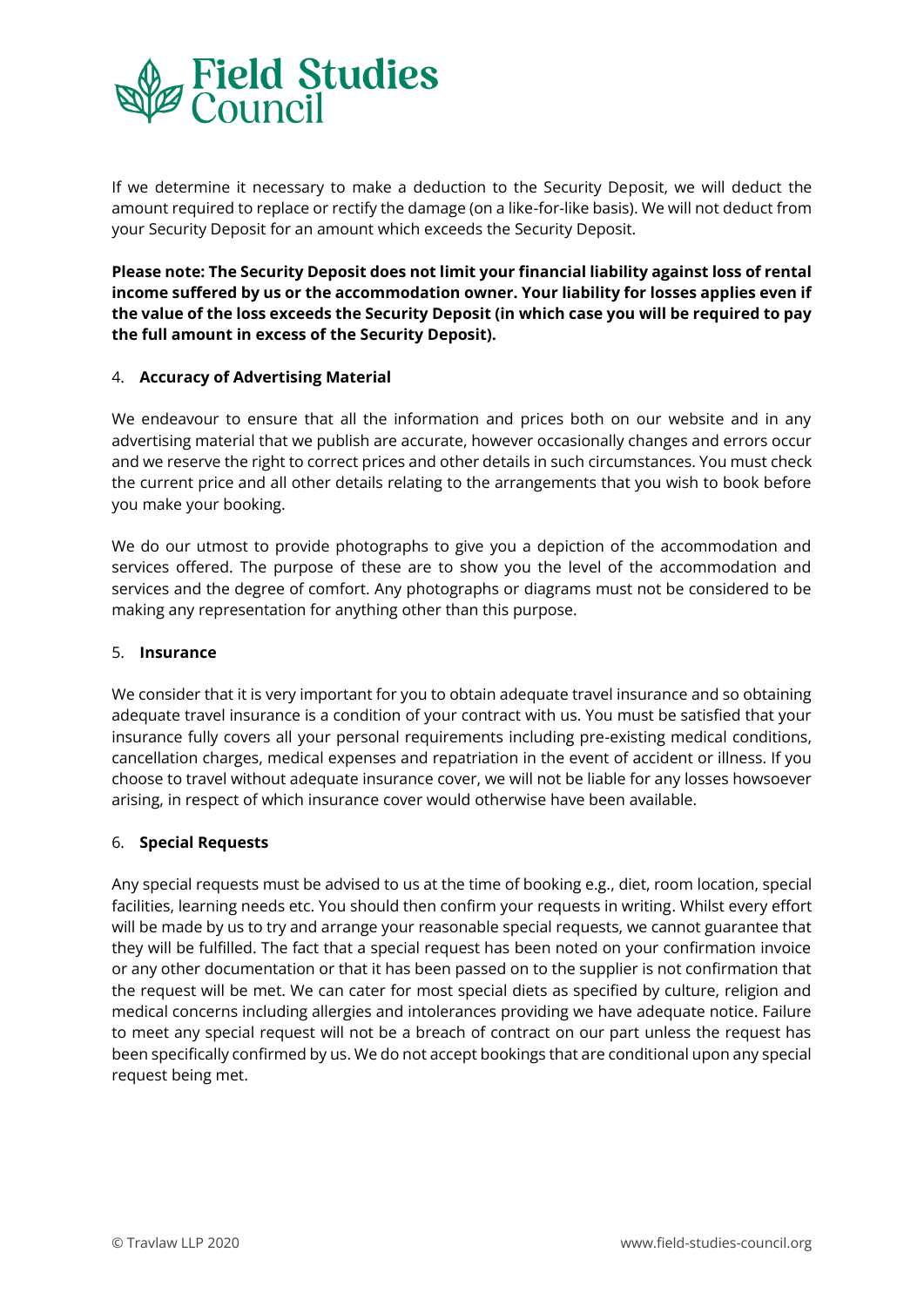

## 7. **Cutting Your Booking Short**

If you are forced to return home early, we cannot refund the cost of any arrangements or services that you have not used. If you cut short your booking and return home early in circumstances where you have no reasonable cause for complaint about the standard of the services provided we will not offer you any refund for that part of your booking not completed or be liable for any associated costs you may incur. Depending on the circumstances, your own travel insurance may offer cover for curtailment and we suggest that any claim is made directly with them.

If you do have a complaint regarding your booking, please refer to Condition 12.

## 8. **If You Change or Cancel Your Booking**

## **A. Changes:**

If you wish to request a change to any part of your booking after our confirmation has been issued you must inform us (or your group leader, where applicable) in writing as soon as possible. Whilst we will endeavour to assist, we cannot guarantee that the change(s) will be possible. At our discretion, an amendment fee will also apply of £30 per participant per change, as well as any costs and charges incurred by us and/or incurred or imposed by any of our suppliers in making this change and any changes to which may alter the payments specified in the Payment Schedule. Changes where we may charge an amendment fee include changes to the dates of the booking, changes in venue and any other changes that we deem to be material to the booking.

Please note that amendment charges are not refundable in any circumstances.

## **B. Cancellations:**

If you or any other participant included in your party decides to cancel the booking, in whole or in part, e.g., by reducing the number of participants, you must notify us (or your group leader, where applicable) in writing as soon as possible. Your notice of cancellation, or full details of the reduction in number of participants, will only take effect when it is received in writing by us at our offices and will be effective from the date on which we receive it. The person to notify us of any cancellation must be the same person that originally signed the booking form (or a person with delegated authority for the booking, where applicable and in accordance with our agreement with them).

Should one or more member of a group cancel taking the number of participants below the minimum required, it may increase the per person booking price of those still travelling and/or the arrangements and you will be liable to pay this increase.

Since we incur costs in cancelling your arrangements, you will have to pay any outstanding payments at the times specified in the Payment Schedule.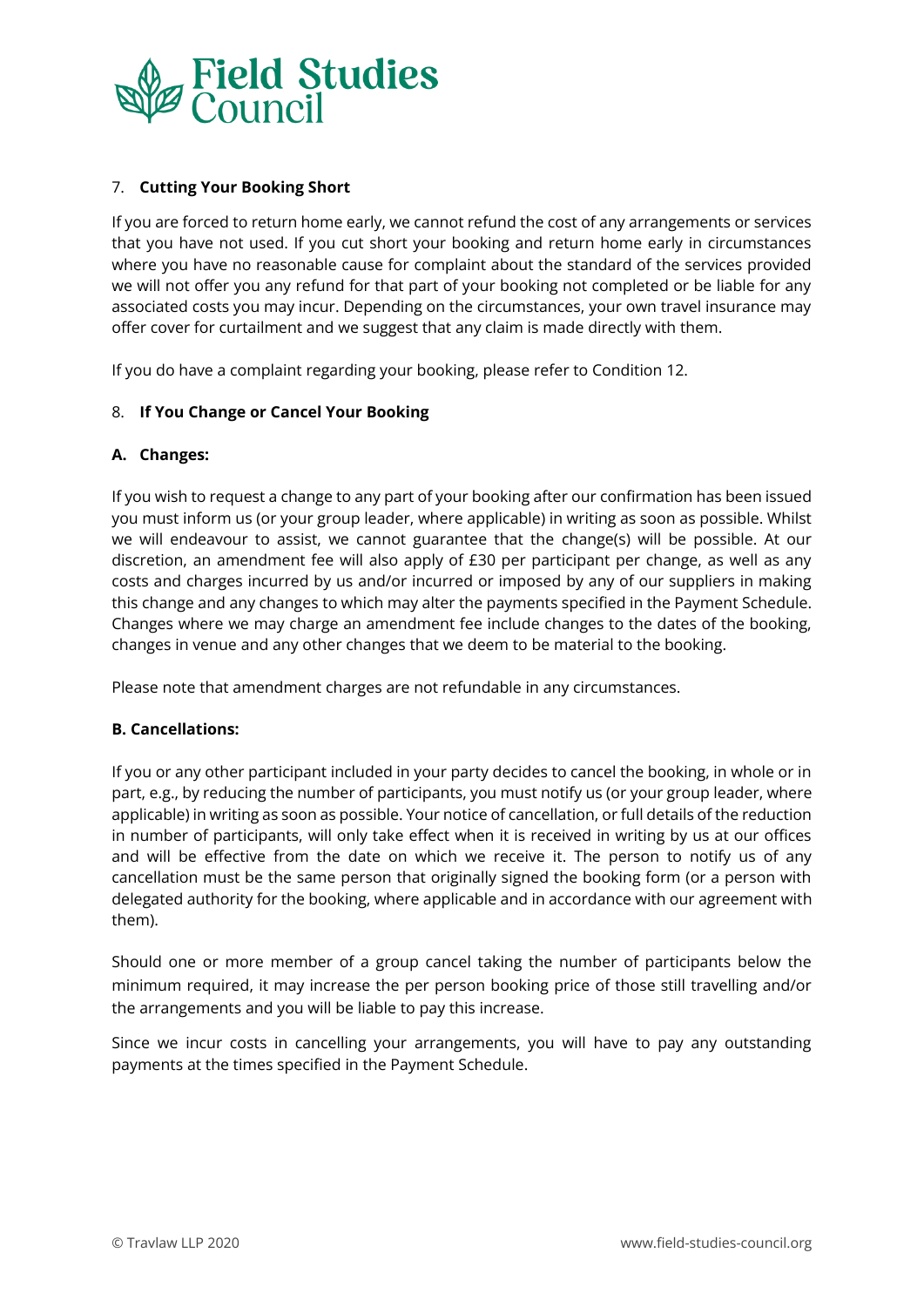

If you wish to reduce the number of participants (subject to always meeting the minimum number as specified in the confirmation email), you must notify us in writing of the reduction and you will be liable to any outstanding charges at the times specified in the Payment Schedule.

# **Important Note: from time to time the cancellation terms applicable to your chosen arrangements may differ from those that are set out above. Where this is the case we will clearly advise you of the applicable cancellation terms, at the time of booking.**

If the reason for your cancellation is covered under the terms of your own insurance policy, you may be able to reclaim these charges.

This Condition 8 outlines the rights you have if you wish to cancel your booking. Please note that there is no automatic statutory right of cancellation under the Consumer Contracts (Information, Cancellation and Additional Charges) Regulations 2013.

## 9. **If We Change or Cancel Your Booking**

We may in exceptional circumstances be required to cancel your booking in which case a full refund of all monies paid will be made to you. We regret we cannot meet any expenses or losses that you may incur as a result of change or cancellation.

Very rarely, we may be forced by "Force Majeure" (please see Condition 11) to change or terminate all or some of your arrangements after departure. If this situation does occur, we regret we will be unable to make any refunds, pay you compensation or meet any costs or expenses you incur as a result.

## 10. **Disabilities and Medical Conditions**

We continually work to enable all participants to enjoy the benefits of our courses and experiences. Where applicable, we require medical, additional educational needs and dietary requirements for all participants in advance of your experience. To ensure we can cater for additional needs of an individual, we require advance notice, to enable us to assess our options, agree actions and plan our course. If you or another participant has any medical problem or disability which may affect your booking or require us to adjust, alter or adapt our courses/programmes, you must provide us with full details so that we can try to advise you as to the suitability and to enable us to cater for individual needs. Acting reasonably, if we are unable to properly accommodate the needs of the person(s) concerned, we will not confirm your booking or if you did not give us full details at the time of booking, we will cancel it and impose applicable cancellation charges (see Condition 8 and your Payment Schedule) when we become aware of these details.

## 11. **Force Majeure**

Except where otherwise expressly stated in these Booking Conditions we will not be liable or pay you compensation if our contractual obligations to you are affected by "Force Majeure". For the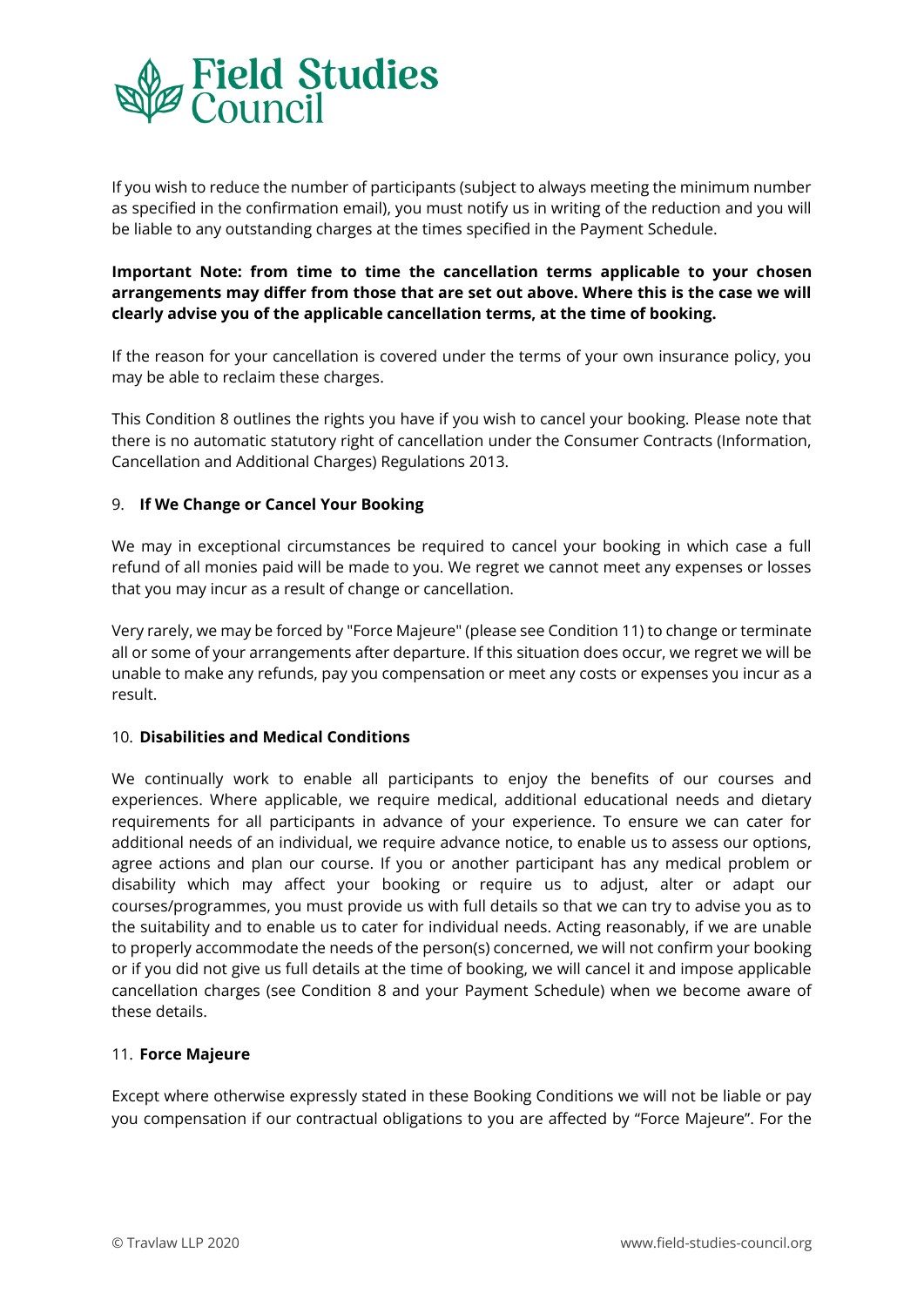

purposes of these Booking Conditions, Force Majeure means any event which we or the supplier(s) of the service(s) in question could not control, the consequences of which could not have been avoided even if all reasonable measures had been taken. Examples include warfare and acts of terrorism (and threat thereof), civil strife, epidemics, pandemics and significant risks to human health such as the outbreak of serious disease at the travel destination (including the ongoing effects of the COVID-19 pandemic), natural disasters such as floods, earthquakes or weather conditions which make it impossible to travel safely to the travel destination or remain at the travel destination, the act of any government or other national or local authority including port or river authorities, industrial dispute, labour strikes, lock closure, natural or nuclear disaster, fire, chemical or biological disaster, unavoidable technical problems with transport and all similar events outside our or the supplier(s) concerned's control.

Brexit Implications: please note that certain overseas travel arrangements may be affected as a result of the United Kingdom's decision to leave the European Union. This could include an unavailability of certain flight routes, access to certain ports and airports etc. Please rest assured that this is something we will continue to monitor and will advise our customers as soon as possible if we become aware of any confirmed bookings that will be affected. However, since this is something which is completely unprecedented and outside our control, we would treat any such changes as Force Majeure, and whilst we will endeavour to provide suitable alternative arrangements or refunds where possible, we will not be liable to pay you any compensation.

## 12. **Complaints**

We make every effort to ensure that your booking arrangements run smoothly but in the event that you are not satisfied with the course or other services provided in your booking, please inform the relevant FSC Centre Manager during the stay or your booking contact as soon as possible and provide us with the opportunity to rectify the problem at the time. We aim to resolve your complaint promptly, at least before the end of your course or stay with us. If however your complaint remains unresolved after 14 days, please provide full details in writing to enquiries@field-studies-council.org or FSC Head Office, Preston Montford, Montford Bridge etc. and we will endeavor to find a satisfactory solution. Failure to follow the procedure set out in this Condition 12 may affect ours and the applicable supplier's ability to investigate your complaint and will affect your rights under this contract.

## 13. **Our Responsibilities for your Booking**

(1) Subject to the remainder of this Condition 13, we have a duty to select the suppliers of the services making up your booking with us with reasonable skill and care. We have no liability to you for the actual provision of the services, except in cases where it is proved that we have breached that duty and damage to you has been caused. Therefore, providing we have selected the suppliers/subcontractors with reasonable skill and care, we will have no liability to you for anything that happens during the service in question or any acts or omissions of the supplier, its employees or agents.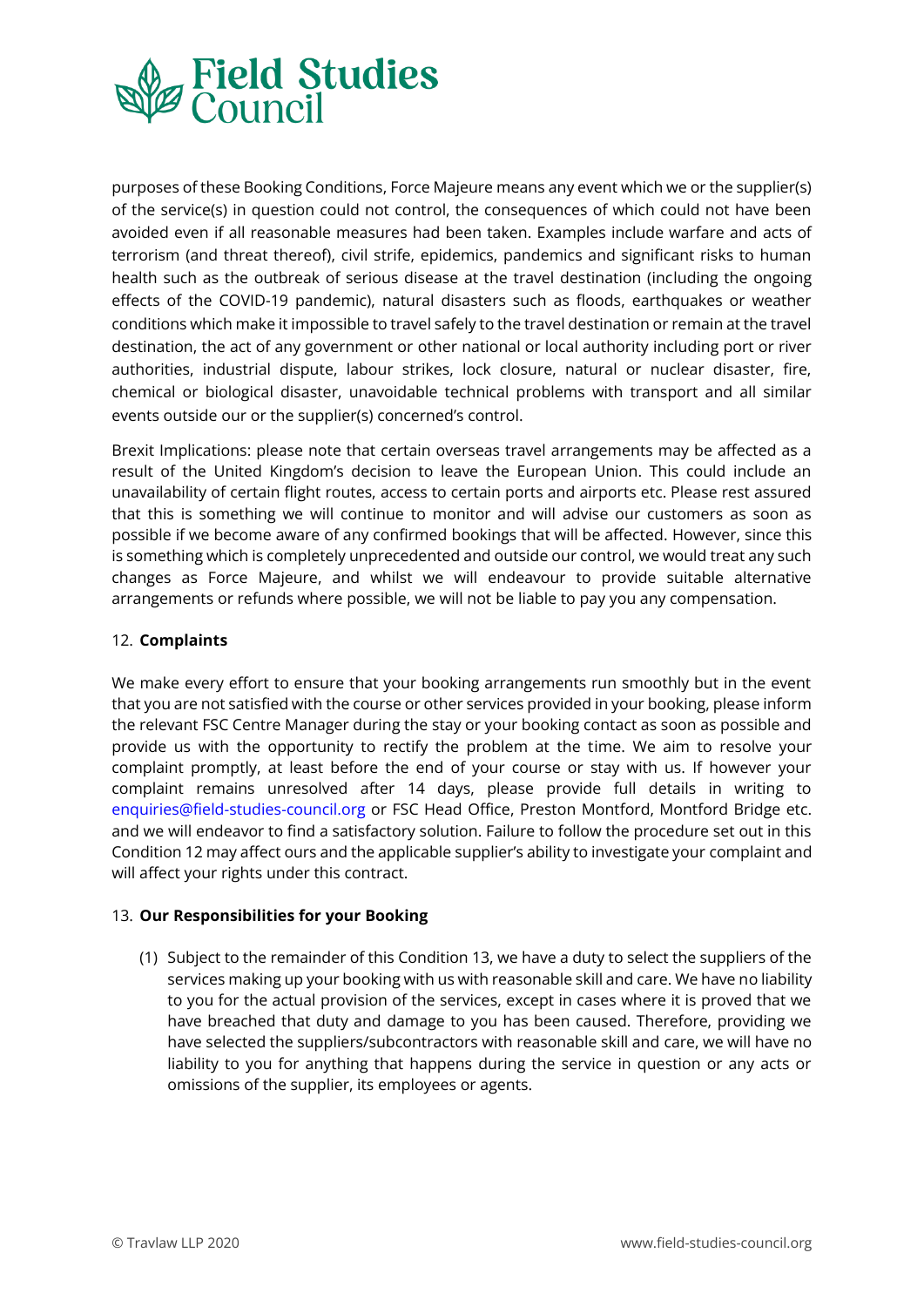

- (2) We will not be responsible or pay you compensation for any injury, illness, death, loss, damage, expense, cost or other claim of any description if it results from:
	- (a) the act(s) and/or omission(s) of the person(s) affected; or
	- (b) the act(s) and/or omission(s) of a third party unconnected with the provision of the services contracted for and which were unforeseeable or unavoidable; or
	- (c) Force Majeure (see Condition 11)
- (3) We limit the amount of compensation we may have to pay you if we are found liable under this Condition 13:
	- (a) loss of and/or damage to any luggage or personal possessions and money,

If you bring any valuables, e.g., mobile phone, tablets, jewellery or other personal possessions, you do so at your own risk. The maximum amount we will have to pay you in respect of these claims is an amount equivalent to the excess on your insurance policy which applies to this type of loss per person in total because you are required to have adequate insurance in place to cover any losses of this kind.

(b) Claims not falling under (a) above and which don't involve injury, illness or death

The maximum amount we will have to pay you in respect of these claims is the total price paid by you in respect of your booking. This maximum amount will only be payable where everything has gone wrong and you have not received any benefit at all from your booking.

- (4) It is a condition of our acceptance of liability under this condition that you notify any claim to ourselves and our supplier(s) strictly in accordance with the complaints procedure set out in Condition 12.
- (5) Where any payment is made, the person(s) receiving it (and their parent or guardian if under 18 years) must also assign to ourselves or our insurers any rights they may have to pursue any third party and must provide ourselves and our insurers with all assistance we may reasonably require.
- (6) Please note, we cannot accept any liability for any damage, loss or expense or other sum(s) of any description: (a) which on the basis of the information given to us by you concerning your booking prior to our accepting it, we could not have foreseen you would suffer or incur if we breached our contract with you; or (b) relate to any business.
- (7) We will not accept responsibility for services or facilities which do not form part of our agreement or where they are not advertised by us. For example any excursion you book whilst away, or any service or facility which your accommodation provider or any other supplier agrees to provide for you.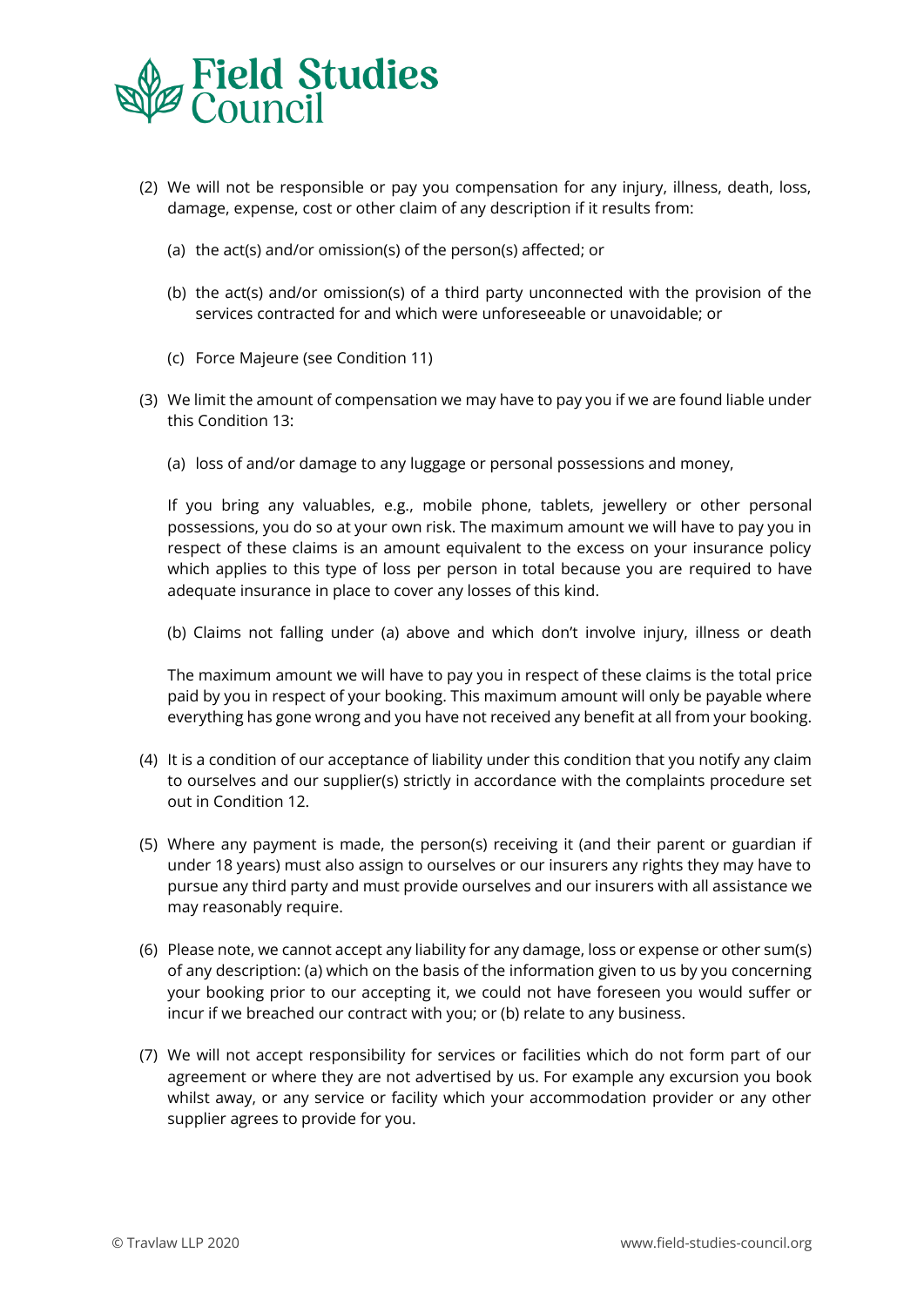

(8) Nothing in this Condition 13 or these Booking Conditions shall exclude our liability for death or personal injury caused by our negligence or the negligence of our employees, agent or subcontractors, or for fraud or fraudulent misrepresentation.

## 14. **Your Responsibility & Rules**

- (1) If you are a group leader, you will be responsible at all times for the general conduct of the group participants throughout the visit or experience. All our customers are expected to conduct themselves in an orderly and acceptable manner and not to disrupt the enjoyment of others.
- (2) If in our reasonable opinion or in the opinion of any person in authority, you or a member of your party behaves in a way as to cause or be likely to cause danger, upset or distress to any third party, damage to property or behaves unreasonably during their transport via minibus or coach, we or they are entitled to terminate the booking of the person(s) concerned without notice or warning and no refund will be due. In such situations the person concerned and/or the members of their party to leave the course, accommodation or other travel service. Our responsibility to the person(s) in question ceases and you will be responsible for the costs of alternative arrangements and any damages or legal costs incurred.
- (3) All our Centres are non-smoking. Smoking and/or vaping is not permitted in the bedrooms, dining rooms, public rooms or minibuses/other transport. Please ask FSC staff for directions to the designated smoking location or an area where you can vape.

## 15. **Insolvency Protection**

We provide financial security for all bookings by way of a bond held by the Association of Bonded Travel Organisers Trust Limited (ABTOT), member number 5049, 117 Houndsditch, London, EC3A 7BT (www.abtot.com). ABTOT cover provides for a refund in the event you have not yet travelled or repatriation if you are abroad. Please note that bookings made outside the UK are only protected by ABTOT when purchased directly with FSC. In the unlikely event that you require assistance whilst abroad due to our financial failure, please call our 24/7 helpline on 01702 811397 and advise you are a customer of an ABTOT protected travel company.

## 16. **Delays, Missed Transport Arrangements & other Travel Information**

If you or any member of your party misses your transport arrangement, it is cancelled or you are subject to a delay that will significantly affect your arrival time for any reason, you must contact us immediately.

## 17. **Excursions**

Excursions or other activities that you may choose to book or pay for whilst you are on your booked experience are not part of your contracted arrangements with us. For any excursion or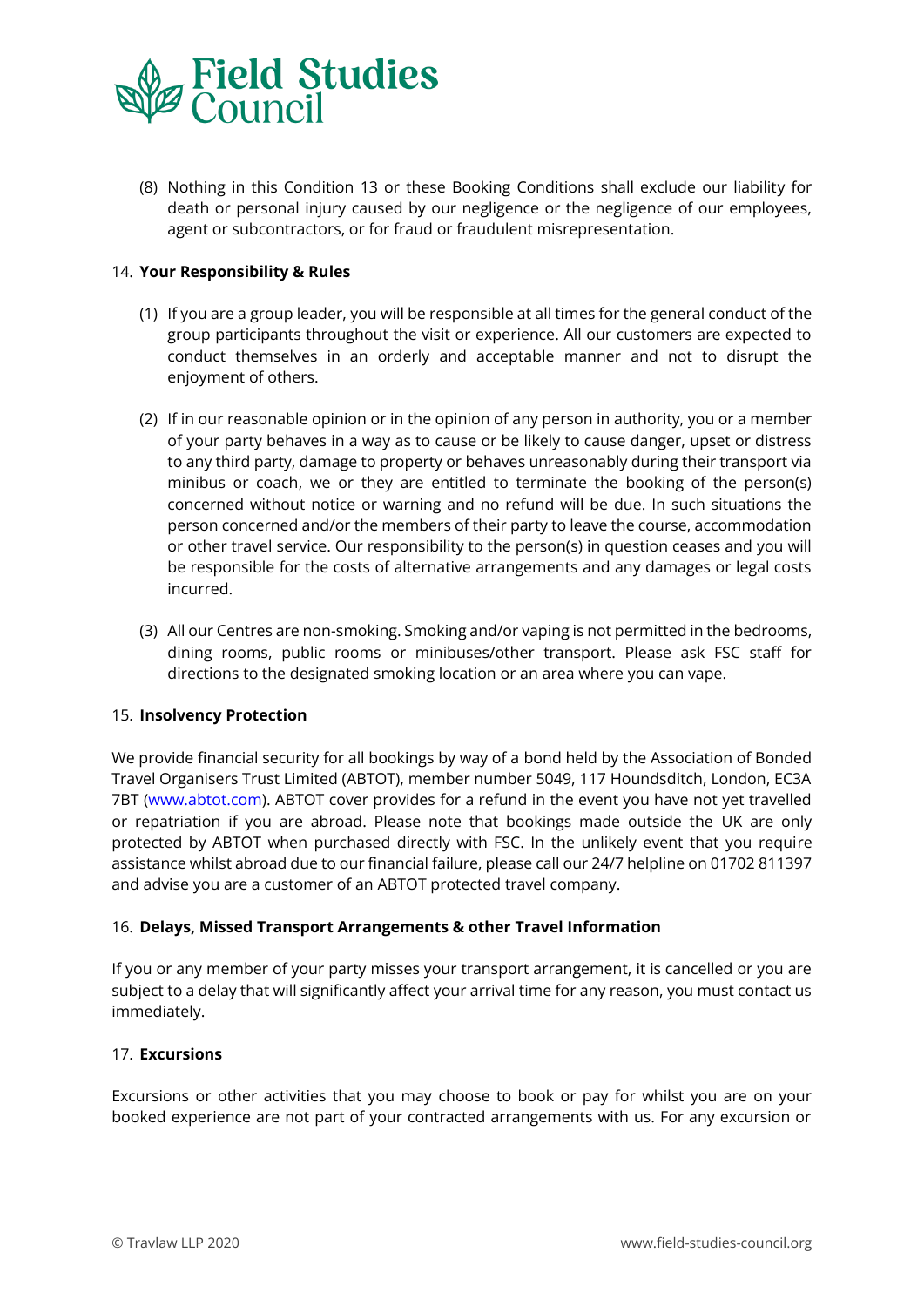

other activity that you book, your contract will be with the operator of the excursion or activity and not with us. We are not responsible for the provision of the excursion or activity or for anything that happens during the course of its provision by the operator.

## 18. **Government Guidance**

You are responsible for making yourself aware of all relevant government guidance, including the Foreign, Commonwealth and Development Office advice concerning the safety of the countries and areas in which you will be travelling and to make your decisions accordingly. Advice from the Foreign Office to avoid or leave a particular country may constitute Force Majeure (see Condition 11).

## 19. **Conditions of Suppliers**

Some services which make up your booking may be provided by independent suppliers. These suppliers provide these services in accordance with their own terms and conditions which will form part of your contract. Some of these terms and conditions may limit or exclude the supplier's liability to you, usually in accordance with applicable International Conventions. Copies of the relevant parts of these terms and conditions are available on request from us or the supplier concerned.

## 20. **Law and Jurisdiction**

These Booking Conditions are governed by English law and we both agree that the courts of England and Wales have exclusive jurisdiction over any dispute, claim or other matter which may arise between us (unless you live in Scotland or Northern Ireland, in which case you can bring proceedings in your local court under Scottish or Northern Irish law, as applicable).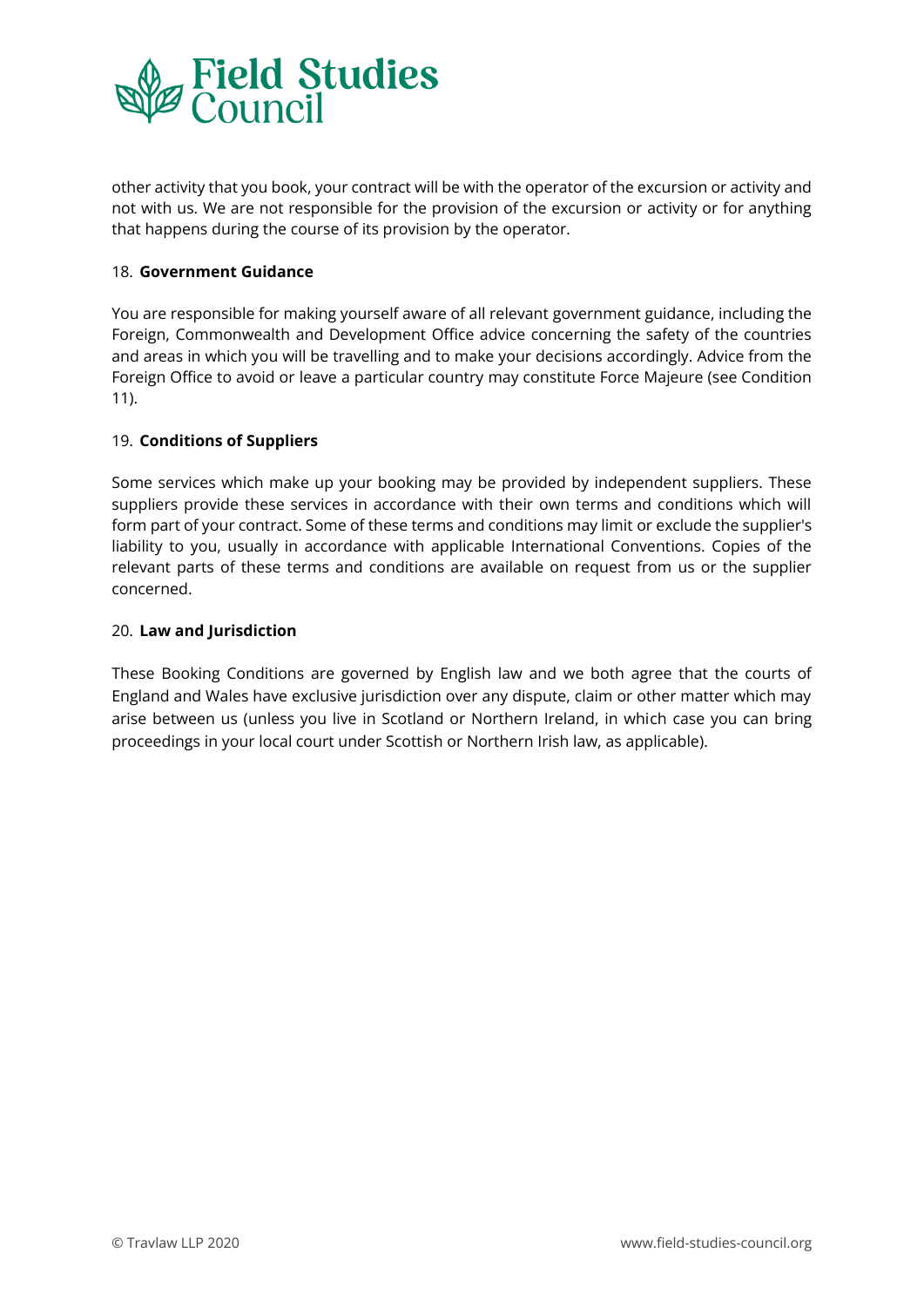

# **Schedule 1 Payment Schedule**

#### **Booking Price and Payment Schedule**

| <b>Summary Table:</b>                                                        |                                                                                                                                                                                         |                                                        |                                                   |
|------------------------------------------------------------------------------|-----------------------------------------------------------------------------------------------------------------------------------------------------------------------------------------|--------------------------------------------------------|---------------------------------------------------|
| <b>Type of payment:</b><br>Schedule A<br>Priced per individual               | <b>Holding deposit</b><br>£100 per person due<br>on booking                                                                                                                             | <b>Interim Deposit</b><br>n/a                          | <b>Final balance</b><br>56 days before<br>arrival |
| Schedule B<br>Priced per individual<br>as part of a<br>group/collective      | 10% of booking<br>value subject to a<br>minimum of £500 for<br>residential bookings<br>and £150 per class<br>for non-residential<br>bookings.<br>Due within 28 days<br>of invoice date. | £75 per participant<br>due 6 months before<br>arrival  | 56 days before<br>arrival                         |
| Schedule C<br>Priced as a flat rate<br>for a specific facility<br>or service | 10% of booking<br>value subject to a<br>minimum of £500 for<br>residential bookings<br>and £150 for non res<br>bookings.<br>Due within 28 days<br>of invoice date.                      | 50% of booking<br>value due 6 months<br>before arrival | 56 days before<br>arrival                         |

For bookings made within the above specified timeframes, the full value of any deposits or balances due at that time inclusive are required on booking.

As noted above, we will require a holding deposit (or the full value of the booking if booking within 56 days (fifty-six) in order to accept and confirm your booking, all bookings will be provisional until receipt of the holding deposit. All payments must be made in accordance with this Payment Schedule.

The prices specified in this Payment Schedule will not be binding until your booking has been confirmed by us and may be withdrawn or changed at any time prior to confirmation of your booking and in any event shall lapse after 28 days if we have not received your holding deposit in this time.

**For all bookings the final balance is due 56 (fifty-six) days prior to your arrival.**